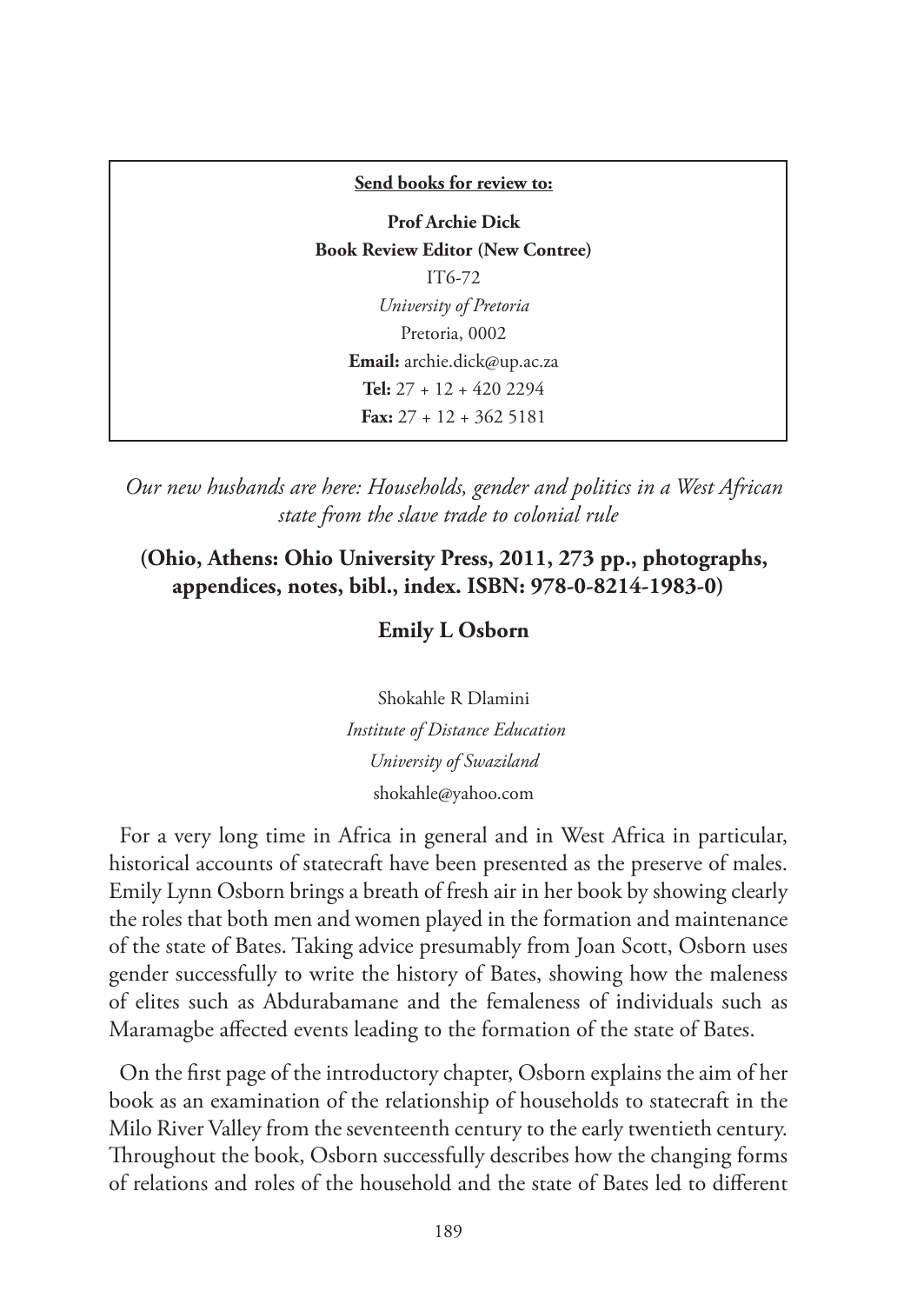administrative policies in the Milo River Valley.

Using marriage and motherhood to describe the growing significance of households in state formation up to the mid-eighteenth century, Osborn provides a detailed, illuminating and insightful historical account of the founding of the state of Bates. The nature of the relationship between households and the state allowed women to influence political processes in their roles as mothers, wives, sisters, and daughters. Osborne's intention at this point is to show the influence of households as centres of political production and reproduction in the formative years of Bates. Osborn then traces the source of the gradual erosion and the ultimate demise of the influence and authority of women on the role of households in state formation.

In Chapter three, Osborn paints a clear picture of the changing mode of the household in relation to state making. She observes that up to the early nineteenth century, the household was perceived as a political resource essential in the making and maintenance of the state of Bates. But from the mid-nineteenth century to the end of the nineteenth century, warfare replaced the household. In her words, "With warfare and militarization, the household ceased to be the building block of statecraft, but rather an expression of it" (p.75).

In this way, Osborn successfully shows how state formation mechanisms were modified in the mid-nineteenth century. This led to the reformation of Bates into a centralized and organized state with a huge army. The profound contribution to statecraft by the households and the women was made possible by the fact that initially Bates' male elites did not strengthen their polity through warfare and slavery. Instead, they used their households as building blocks for making and maintaining the state. As this scenario changed through warfare and the slave trade, the reliance of Bates' rulers on the household diminished significantly.

The size and strength of the army of the state of Bates became a crucial determining factor. In an era where warfare was used to make and maintain the state instead of peaceful alliances and strategic marriages, the influence of women in state formation was grossly undermined. In addition to showing with outstanding clarity how the role of households changed, Osborn demonstrates ably the changing mechanisms of household making and maintenance.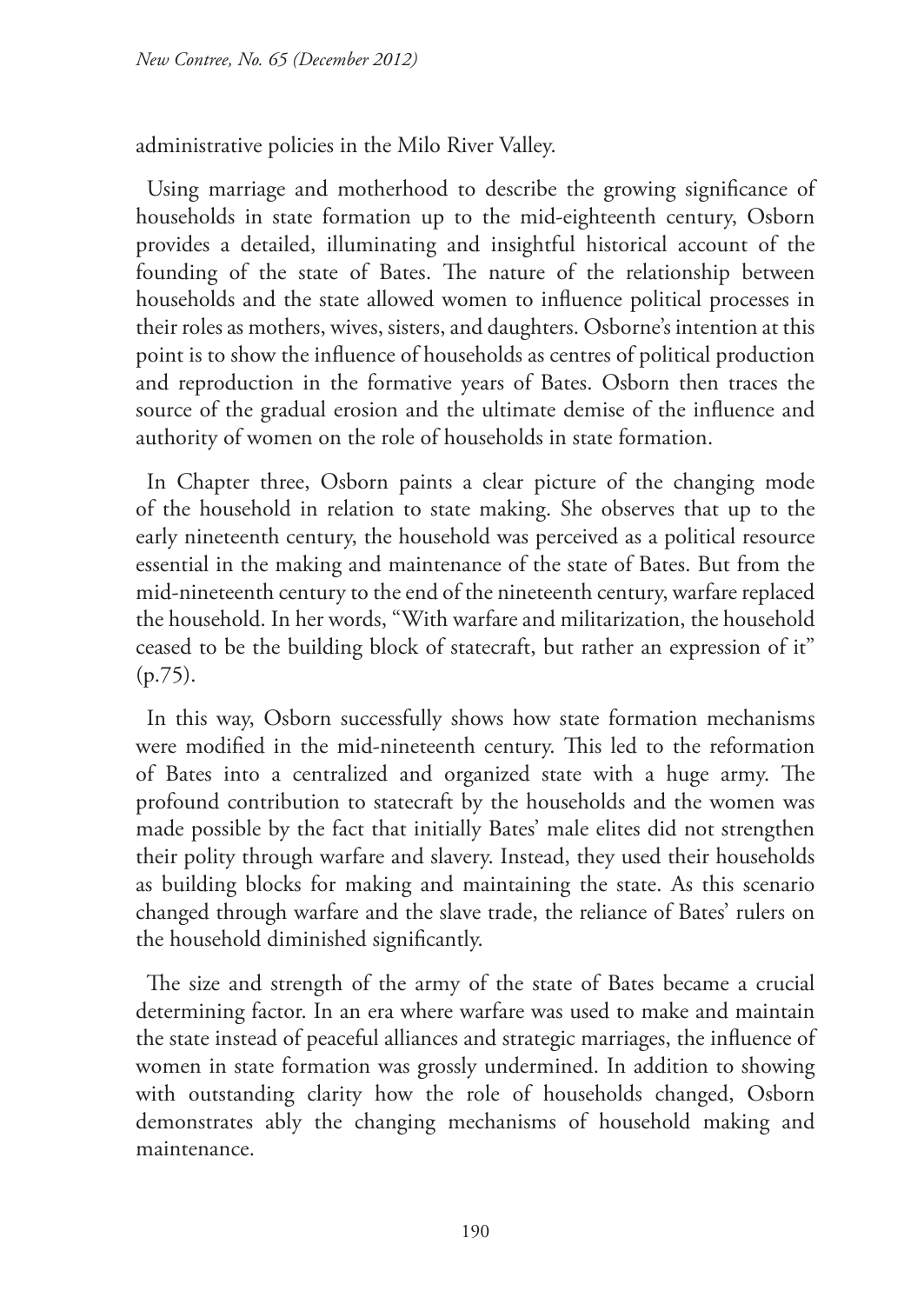In part two of the book, she uses her investigation of the relationship of the household and the state to address lacunae in the literature on the colonial state in Africa. For example, Osborn offers an exciting comparative analysis of household and state making approaches used by the African rulers up to the 1890s and those used by the French colonial rulers from the 1890s to the early twentieth century. She laments the fact that the masculinist bureaucratic regime, created by the French rulers, obscured complex relations between women's roles and statecraft. Her focus here is on the separation of the social sphere from the political sphere and the reconstruction of gender roles and politics through the creation of households composed of "autonomous men and dependent women" (p. 177). This new social order rendered women completely irrelevant to politics.

The manner in which Osborne presents the history of the Milo River Valley shows beyond doubt that much still needs to be told about how such historical processes contribute to the making of African history.

#### *The demographics of empire: The colonial order and the creation of knowledge*

## **(Ohio: Ohio University Press, 2010, 292 pp., appendices, index. ISBN: 139780821419335)**

### **Karl Ittmann, Dennis D Cordell and Gregory H Maddox**

Ackson M Kanduza *Department of History* University of Botswana kandiuza@mopipi.ub.bw

This book is a useful set of conversations on demography in Africa over the past one hundred and fifty years. One Elder, Dennis D. Cordell, opens the conversations and another Elder, Patrick Manning, closes the exchange of ideas. Cordell locates research on demography in a rich and fascinating historiographical discussion of orthodox African history. He forcefully and systematically takes the discussion of African demography into the fields of postmodernist and postcolonial studies. He reviews his own and other systematic studies of African populations to justify an historical examination of demography. Cordell makes a valid appeal for more studies on the African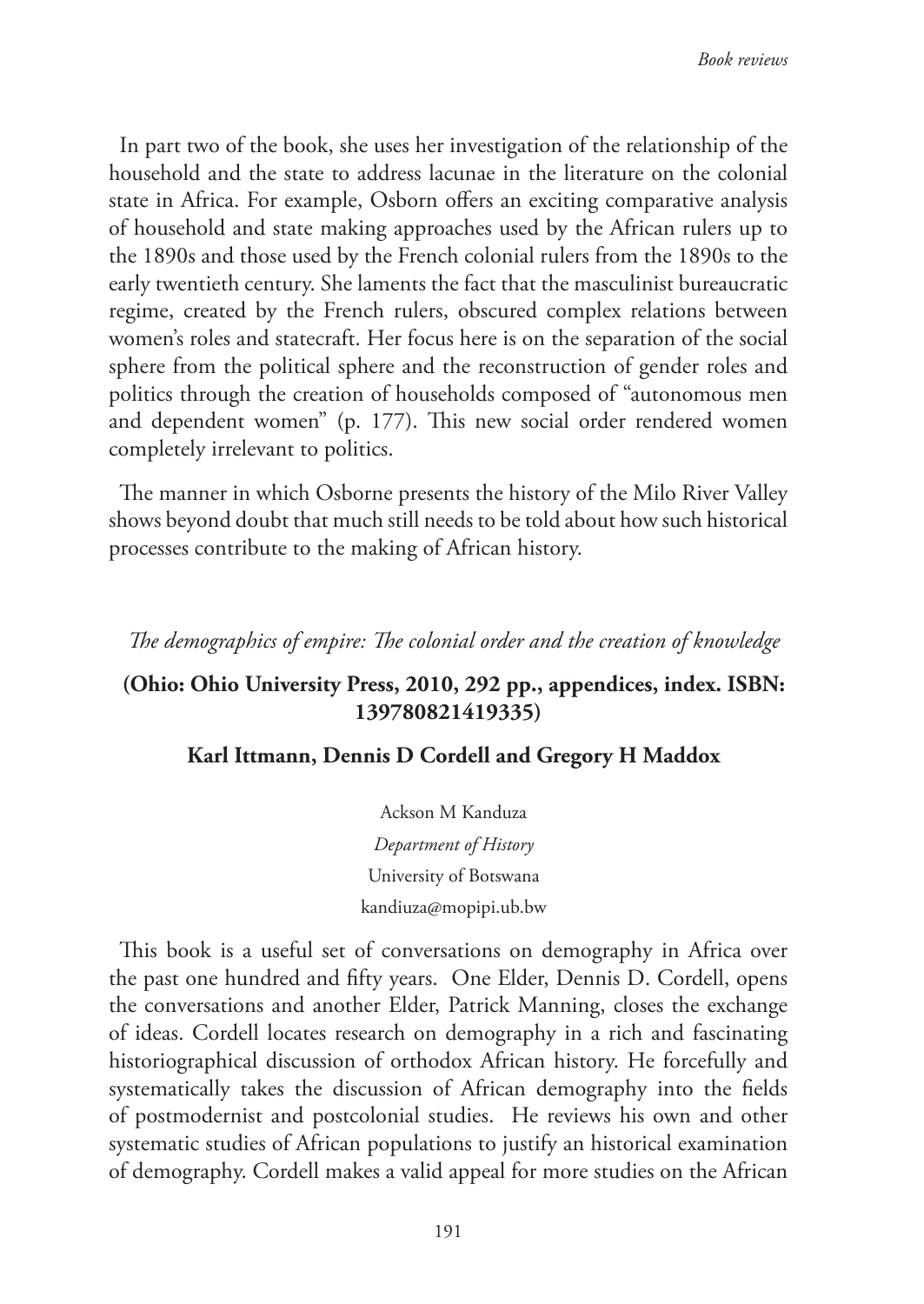population, and Manning's chapter is an instant response.

Manning presents a broad sweep of changes in African population since 1850. He takes 1950 as a bench mark for exploring trends and factors that shaped the population of Africa before and after that date. His chapter is an excellent example of what historians claim is unique to their discipline, namely, that the passage of time and regular interrogations improve an understanding of human experience. I was so impressed by the chapters of Cordell and Manning that I wish to close my reflection on them with a metaphor for the whole book. Cordell's and Manning's chapters are like the succulent covers of a mango. The flesh between the covers and the seed has sweet tasting juice and encourages preserving the seed to plant another good mango tree. The book is demography made simple. It is rewarding to read, and creates the expectation that research on African demography will grow and become central to African colonial and postcolonial studies.

Demography is a study of many interconnected responses to changes within human populations. All the European colonial governments in Africa formulated policies on managing African populations during the early phases of colonial rule. Knowing the numbers was useful for formulating policies on taxation, recruitment of labour, and eventually the systematic establishment of formal colonial rule. Gervais and Mande explain that the French believed that counting their colonised people was an important step to acquire and impose sovereign power.

Many policies followed the systematic subordination of Africans. Cinnamon examines this subordination systematically in Gabon (and neighbourhood) in a critical study of oral testimonies and written documents. I was fascinated by how Cinnamon aided understanding by recognizing African native (indigenous) explanations of social relations. Cinnamon discusses the dislocating and disorienting effects of French intervention in African polities, but demonstrates also the enduring continuity of African memories and social values. McCurdy recognises similar values and practices in her study of disease, reproduction and German Government policies in Ujiji, in western Tanzania. McCurdy's discussion of the depressing experiences of women is an eye-opener to the range of diseases that prevailed in many parts of Africa during the nineteenth century.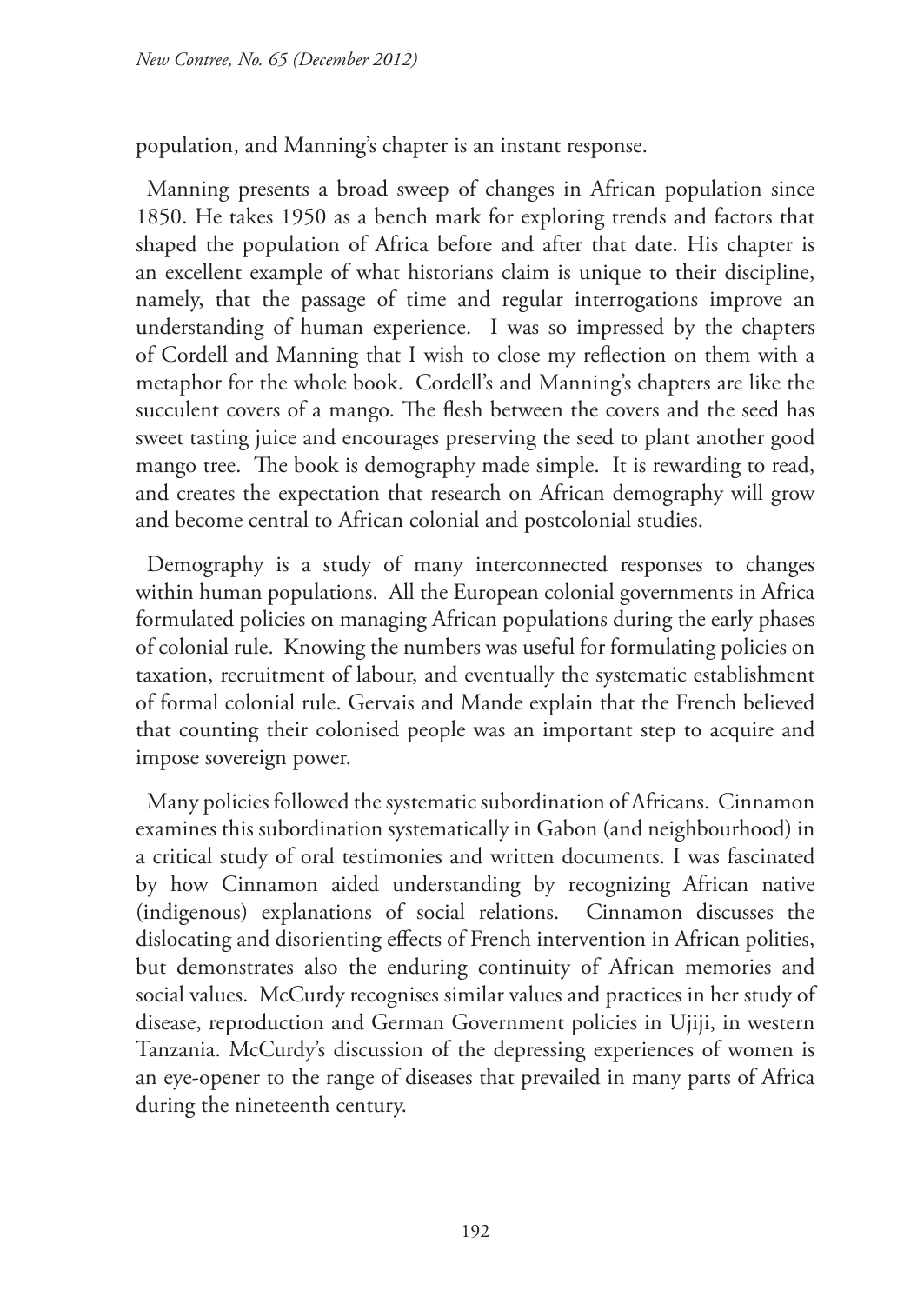Turshen's chapter complements McCurdy's view of women as integral to demographic studies in Africa. Turshen recognizes a long-established fact that women were objects of public or religious policy of governments that manipulated social reproduction. Managing women was an essential component of colonial policies on population. Colonial administrations' control over women was critical in the strategy of re-organising reproduction and the mobilization of labour in sub-Saharan Africa. Turshen offers a refreshing study of the legal practices and control of women during the colonial era. She shows, in part, how patriarchal values in African societies were transferred to the colonial laws that controlled African women. The colonial officials relied on missionaries, African chiefs and male migrant labour for evidence to manipulate the role of women in social reproduction. Turshen does not recognise matrilineality in many African countries, especially the middle-belt of Africa. Anyway, colonial legal systems also ignored matrilineal social practices with the result that women were the worst losers.

The worst loser in this book, however, is African indigenous knowledge systems. This point could be better explained using the straw-man approach. I should therefore indicate briefly that the contributions are well-written because they are based on solid research that has been carried out over a long period. All the authors also master related and relevant literature. Yet, none of them systematically examines indigenous or African attitudes to the size and composition of families. McCurdy, in particular, raised my expectations of a systematic discussion on how Africans in Ujiji managed disease or environmental afflictions based on local social practices and medicine. Moreover, there are reciprocal relations between clans and communities that have implications for African demographic knowledge. The concern I am addressing becomes more serious when we realize that there is no chapter on the nomads, such as the Masai or Bushmen (who have a variety of names in Southern Africa).

The omissions that I have mentioned may nonetheless be added to the research agenda that this book has begun. This is a good text on general or regional and thematic discourses on Africa over the past one hundred and fifty years. It is an excellent text for special seminar courses. The authors demonstrate the virtue of collaborative research, which must have characterized the wonderful workshop in November 2002 from which the chapters emanated. *The Demographics of Empire* is an excellent example of collaboration and mentorship, and an important addition to African history.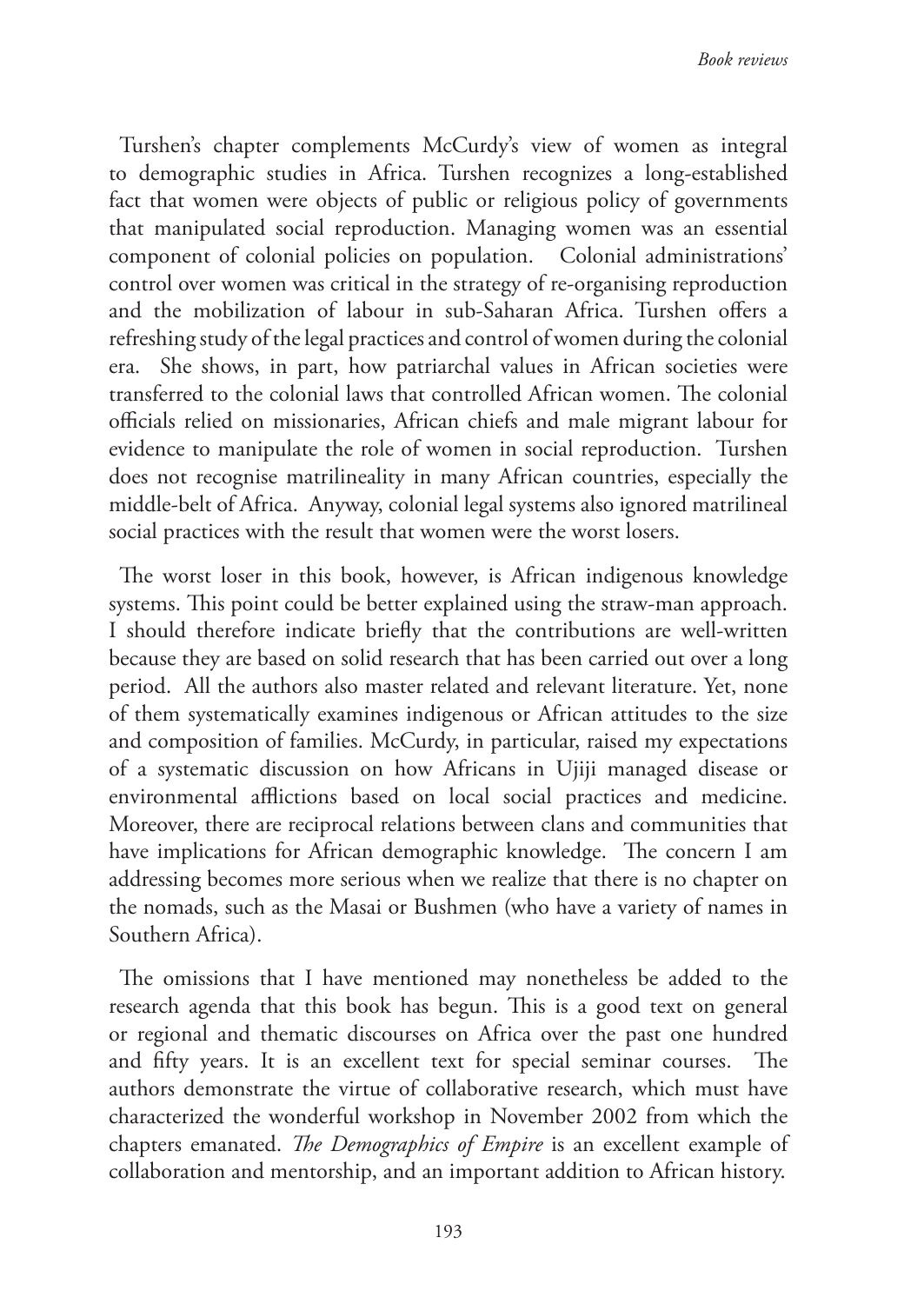*Geskiedenis van Suid-Afrika van voortye tot vandag*

# **(Kaapstad: Tafelberg, 2012***,* **640 pp. ISBN: 978-0-624-05466-5) F Pretorius**

Pieter de Klerk

*Skool vir Basiese Wetenskappe Noordwes-Universiteit (Vaaldriehoekkampus)* pieter.deklerk@nwu.ac.za

Hierdie uitgebreide oorsigwerk oor die Suid-Afrikaanse geskiedenis is geskryf in opdrag van die Suid-Afrikaanse Akademie vir Wetenskap en Kuns. By 'n simposium van die Akademie se Geskiedeniskommissie in 2006 is kommer daaroor uitgespreek dat, veral op skoolvlak, die klem in die Suid-Afrikaanse geskiedenis gelê word op die versetgeskiedenis van die land. Soos in die inleiding verklaar word, was daar vroeër 'n Afrikanersentriese benadering, waarin "helde- en lydensoomblikke in die Afrikaner se geskiedenis as die enigste ware geskiedenis" van die land voorgestel is, maar nou het die pendulum te veel na die ander kant geswaai. Dit het die behoefte laat ontstaan na 'n omvattende geskiedenis "wat sou probeer om die pendulum na die middel te stuur ter wille van versoening en wedersydse begrip onder die verskillende kulturele en politieke groepe" (pp. 9-10).

Dat "struggle"-geskiedenis tans in skoolonderrig sterk beklemtoon word, is sekerlik korrek, maar die stelling dat "swart verset die sentrale tema in die geskiedskrywing geword het" (p. 9), dus ook in akdemiese geskiedskrywing, kan bevraagteken word. Daar het in die afgelope tyd verskeie studies verskyn wat handel oor aspekte van versetgeskiedenis, en daar sal seker nog heelwat meer gelewer word, maar dit beteken nie dat die meeste historici aan Suid-Afrikaanse universiteite tans met hierdie soort geskiedskrywing besig is nie. Daar is eerder 'n beweging weg van politieke geskiedenis, na sosiale, ekonomiese en omgewingsgeskiedenis. In die jongste wetenskaplike sintesewerke oor die Suid-Afrikaanse geskiedenis, dié van Giliomee en Mbenga (2007), wat in Afrikaans en Engels verskyn het, en Ross (tweede uitgawe 2008), waarvan daar Engelse en Nederlandse weergawes is, word die "struggle"geskiedenis nie in besonder beklemtoon nie. In dié opsig lyk dit nie dringend noodsaaklik om die "pendulum te swaai" nie. As die boek veral bedoel is vir Afrikaanssprekende skoliere, onderwysers en algemene lesers is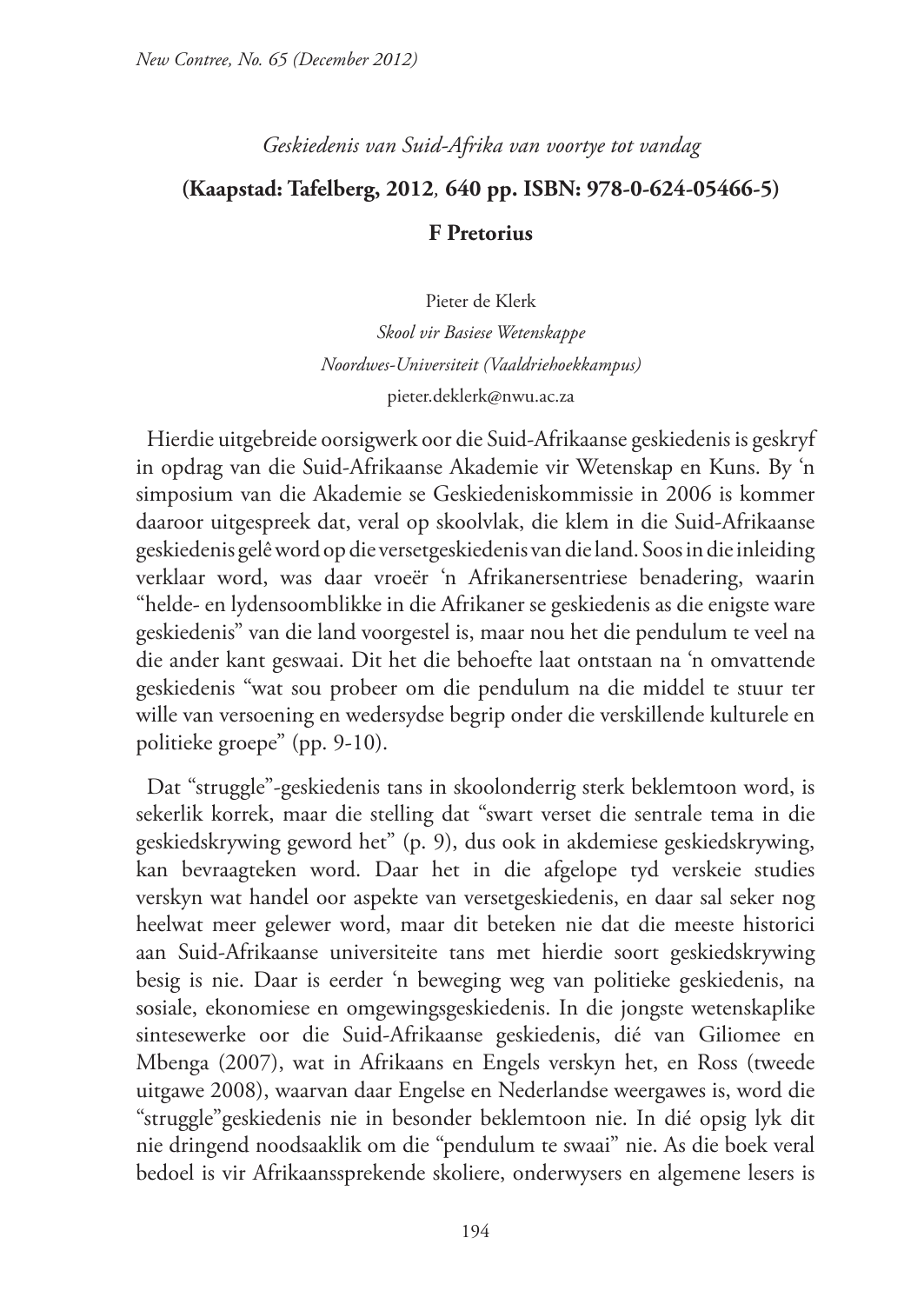hierdie nuwe sintesewerk beslis te verwelkom. Dit is egter, anders as die werk van Giliomee en Mbenga, sonder illustrasies en nie baie aantreklik gemaak vir gebruik deur skoliere en algemene lesers nie. Dit is wel 'n veel uitgebreider werk as die ander twee oorsigte en kan in die behoeftes voldoen van diegene wat op soek is na meer agtergrondsinligting en wat wyer oor die geskiedenis wil lees.

In historiese sintesewerke word navorsing wat in studies oor besondere aspekte van die geskiedenis gedoen is, saamgevat. Sulke werke bevat dikwels geen voetnote nie, maar daar is dan meesal 'n volledige lys van die studies wat gebruik is om die boek saam te stel. Daar word nie in die boek verduidelik watter beginsel gevolg is by die samestelling van die bibliografie (pp. 602- 611) nie. Die aantal werke wat per hoofstuk gelys word, is meesal sowat tien of twaalf en dit sluit beknopte studies soos artikels in die *Suid-Afrikaanse Biografiese Woordeboek* in. Uit die inhoud van die hoofstukke kan afgelei word dat die skrywers meer bronne gebruik het as dié wat in die bibliografie aangedui word. Moontlik is die bibliografie eerder bedoel vir diegene wat meer oor 'n onderwerp wil lees. Maar waarom dan nie maar die hele *Biografiese Woordeboek*, met sy honderde artikels, vermeld nie? Boeke wat dikwels beskou word as van die belangste werke wat deur Afrikaanse historici gelewer is ontbreek, soos PJ van der Merwe se boeke oor die veeboerpioniers, AN Pelzer en FA van Jaarsveld se werke oor die vroeë Boererepublieke en Van Jaarsveld se studie oor die ontstaan van Afrikanernasionalisme. Dit is veral kommerwekkend dat 'n groot aantal resente substansiële bydraes tot die geskiedskrywing oor Suid-Afrika in die periode voor 1900 nie genoem word nie, soos die werke van A Biewenga, C Bundy, R Elphick, M Legassick, J Peires, N Penn, R Ross, K Schoeman en G Schutte. 'n Mens kan net hoop dat 'n hersiene uitgawe 'n verbeterde bronnelys sal bevat.

Volgens die lys op pp. 612-615 is , saam met die redakteur wat ook een van die hoofstukke geskryf het, 23 skrywers verantwoordelik vir die 29 hoofstukke waaruit die boek bestaan. Die meeste van hulle is bekende vakhistorici. Enkeles van hulle het nie veel meer as 'n paragraaf bygedra nie, maar daarteenoor is daar sewe historici (Johan de Villiers, Jan Visagie, Jackie Grobler, Wessel Visser, Grietjie Verhoef, Hermann Giliomee en David Scher) wat twee of meer hoofstukke geskryf het. Die internasionaal bekende en baie produktiewe Hermann Giliomee het ses hoofstukke gelewer. Die meerderheid van die skrywers is Afrikaanstalig en is of was verbonde aan Afrikaanse universiteite, maar enkele Engelstalige historici het ook aan die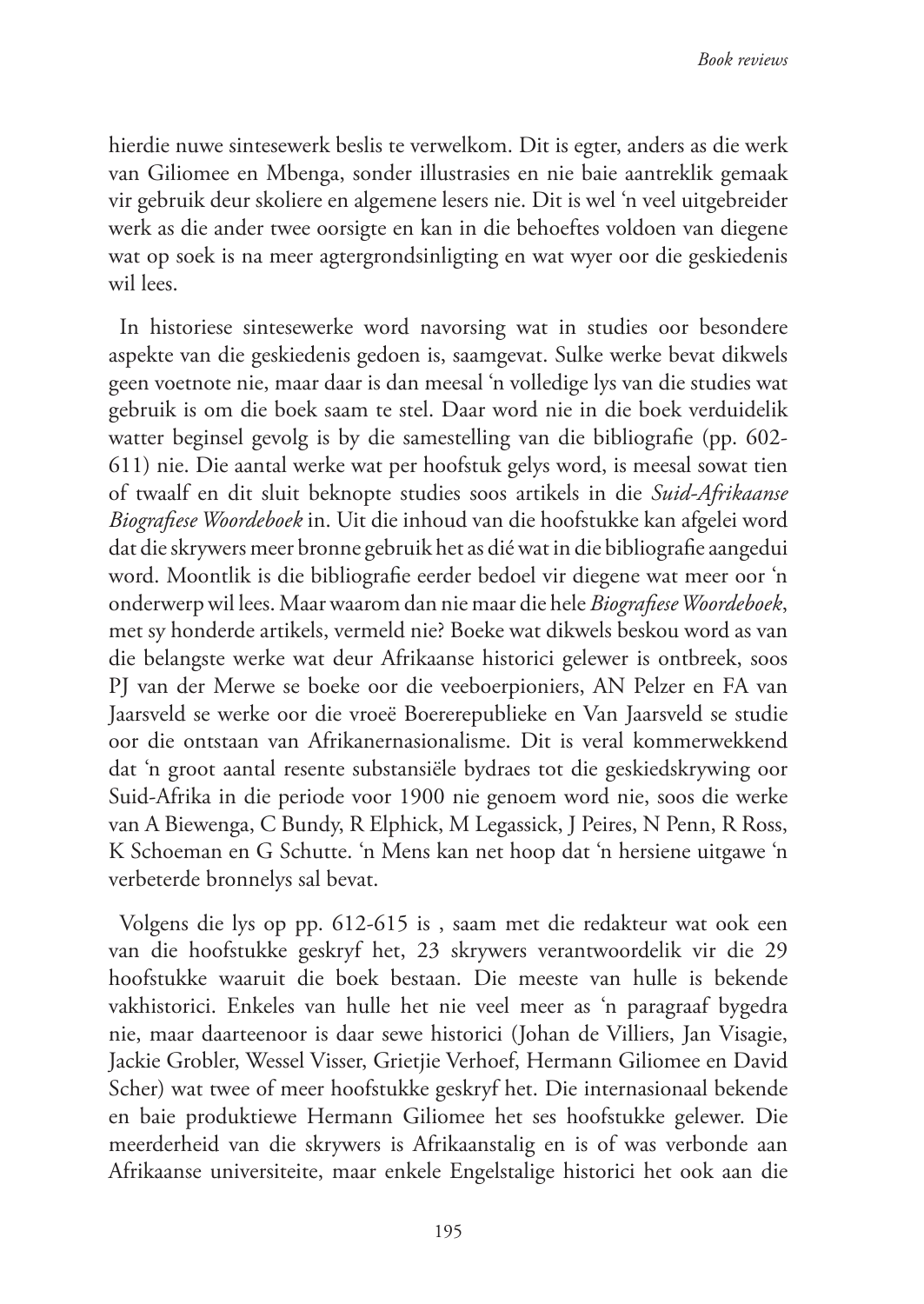boek meegewerk. Die kwessie van die verteenwoordigendheid van die hele Suid-Afrikaanse bevolking in, onder meer, akademiese projekte is tans 'n sensitiewe saak en daarom moet vermeld word dat geen van die skrywers tot die swart of bruin bevolkingsgroepe behoort nie. Dit is nie vreemd nie, aangesien die persentasie gevestigde historici wat uit hierdie bevolkingsgroepe kom nog maar taamlik klein is.

Hoofstuk 1, oor Suid-Afrika se "oerverlede", is geskryf deur die argeoloog Andrie Meyer, en begin met die oorsprong van die heelal en die vorming van die aarde. Dit is ongewoon, aangesien in oorsigwerke oor die geskiedenis, ook die wêreldgeskiedenis, meesal nie verder teruggegaan word as die eerste mense nie. Die gedeelte wat handel oor die geskiedenis van Suid-Afrika voor 1652 beslaan slegs agt bladsye. Dit is dus maar 'n baie beknopte oorsig en dit is jammer dat die voorbeeld van HJ van Aswegen, wat in sy *Geskiedenis van Suid-Afrika voor 1854* meer as vyftig bladsye aan die vroeë geskiedenis wy, nie nagevolg is nie. Verder kan alles wat voor 1652 gebeur het miskien nog as voortye bestempel word, maar beslis nie as die land se oerverlede nie.

Ook die geskiedenis van die tydperk 1652 tot 1806 word baie oorsigtelik behandel, in sowat dertig bladsye. Bowendien, soos van 'n werk waaraan verskillende skrywers meewerk verwag kan word en in hierdie boek dikwels voorkom, is daar heelwat oorvleueling tussen hoofstukke, in hierdie geval die algemene hoofstuk deur Johan de Villiers en die een deur Robert Shell, wat spesifiek oor die slawe handel. Die vernaamste ontwikkelinge word wel kortliks behandel, maar oor die agtiende-eeuse uitbreiding van die Kaapkolonie en die rol wat die trekboere daarin gespeel het, word baie min vermeld (ook al word dit weer kortliks aangeraak in 'n latere hoofstuk, op pp. 105-106) . Dit is 'n onderwerp waaraan in ouer Afrikaanse oorsigwerke soos dié van Muller en Van der Walt, Wiid en Geyer 'n aparte hoofstuk gewy is. Elphick en Giliomee se *The shaping of South African society, 1652-1840* (wat, terloops, ook in die bibliografie ontbreek)*,* toon goed aan watter belangrike rol die ontwikkelinge in die Kompanjiestydperk in die vorming van die huidige Suid-Afrikaanse samelewing gespeel het. In hierdie periode het onder meer die Afrikaanse taal (waarom die werksaamhede van die Suid-Afrikaanse Akademie immers wentel) sy beslag gekry en lê die wortels van die splitsing van die Afrikaanstalige bevolking in blanke en bruin mense. In 'n geskiedwerk wat gerig is op Afrikaanssprekendes behoort dié periode daarom nie afgeskeep te word nie. Dit is ironies dat die boek op hierdie wyse aansluit by ouer Engelstalige historici wat geglo het dat die eintlike geskiedenis van Suid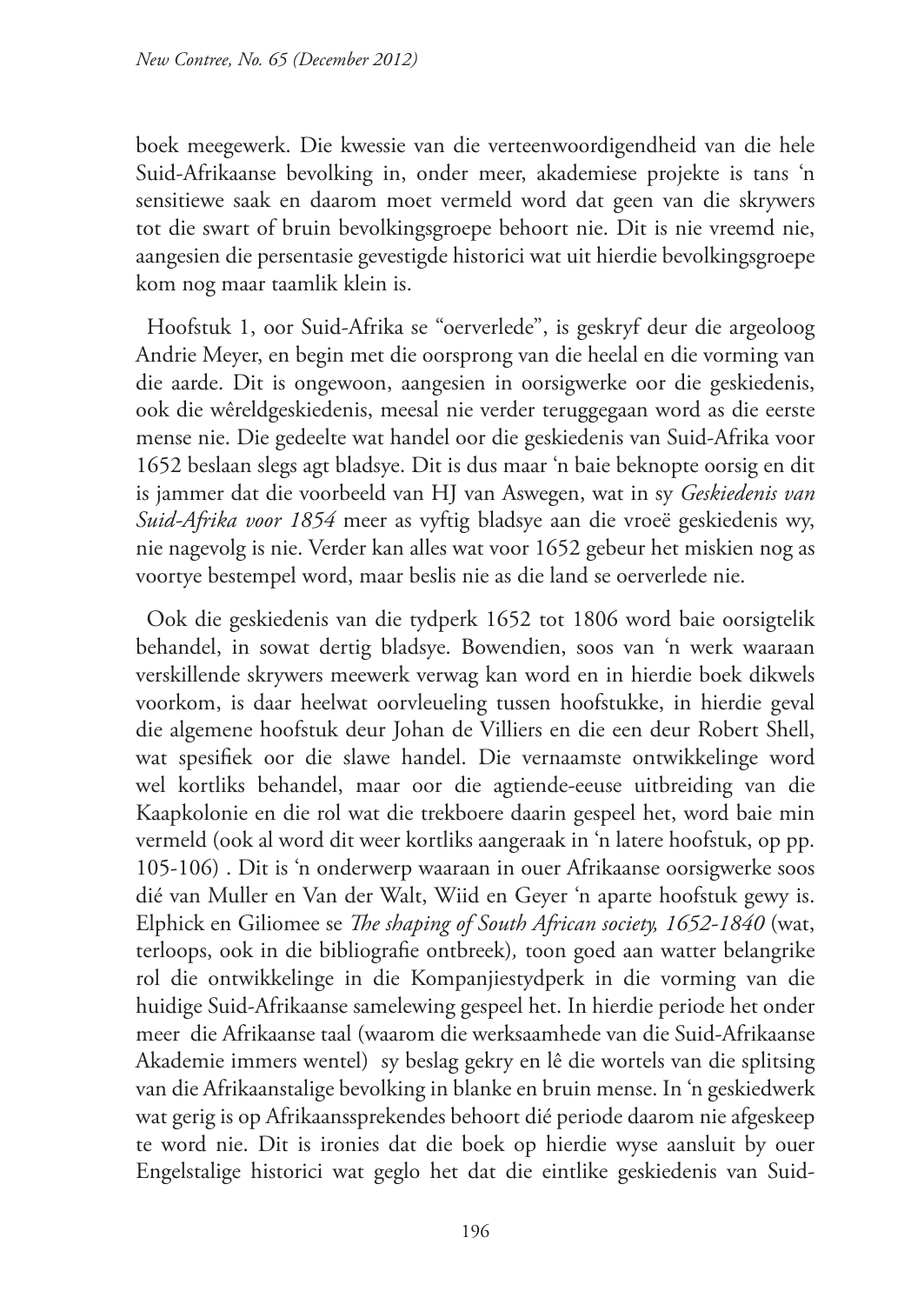Afrika begin met die koms van die Britte in 1806. Dit is algemene praktyk dat die vroeëre geskiedenis in oorsigwerke (en in geskiedenisonderrig) minder aandag kry as die latere, maar deur meer as vyfhonderd bladsye te skryf oor die 205 jaar na 1806 en slegs dertig bladsye oor die 154 jaar daarvoor kom die aanspraak dat die boek 'n geheelbeeld van die Suid-Afrikaanse geskiedenis "van voortye tot vandag" probeer gee in gedrang.

Die hoofstuk oor die slawe deur Shell is oorgeneem uit die werk van Giliomee en Mbenga. As die uitgewer en die redakteur van die boek ook 'n ooreenkoms aangegaan het met Van Aswegen (en sy uitgewer) en gedeeltes van sy werk, in hersiene vorm, in die eerste deel van die boek gebruik het, sou hierdie deel waarskynlik beter daaruit gesien het as wat tans die geval is.

Uit voorgaande blyk reeds dat die swaartepunt van die boek lê in die twintigste-eeuse geskiedenis (en die twaalf jaar daarna) waaroor byna 400 bladsye handel, maar die hoofstukke oor die negentiende eeu bied darem 'n redelik omvattende oorsig. Daar is tog 'n oneweredigheid in die aandag wat besondere ontwikkelinge en gebeure ontvang. Daar is byvoorbeeld twee deeglike hoofstukke oor die Groot Trek, waarvan een net oor die oorsake handel, maar die ontwikkelinge in die twee Boererepublieke en die twee kolonies in die tydperk 1840 tot 1900 word baie meer oorsigtelik bespreek. Die Britse anneksasie van die Zuid-Afrikaansche Republiek, die Eerste Vryheidsoorlog en die vredesluiting daarna word byvoorbeeld in vier bladsye behandel. Verskeie historici sou waarskynlik saamstem met die stelling dat hierdie onderwerp net soveel aandag verdien as die oorsake van die Groot Trek. Dit is veral verblydend dat, anders as in ouer Afrikaanse oorsigwerke, die geskiedenis van die Griekwas behandel word en heelwat geskryf word oor die Mfecane en die ontwikkeling van swart state.

In die hoofstukke oor die twintigste eeu word die vernaamste politieke en ekonomiese ontwikkelinge deeglik behandel. Daar word baie aandag gegee aan Afrikanernasionalisme en apartheid, maar ook aan swart politieke ontwaking en verset. Die hoofstuk "Apartheid: 'n ander blik", geskryf deur Giliomee, wyk af van die ander deurdat dit nie 'n oorsig gee van besondere ontwikkelinge nie, maar bepaalde vrae oor die apartheidstelsel probeer beantwoord, soos of Suid-Afrika ekonomies beter sou gevaar het sonder apartheid. Dit kan verhelderend wees om sulke vrae te stel, maar dit is uiteindelik onmoontlik om te bepaal wat sou gebeur het as 'n ander beleid gevolg is as die een wat wel gevolg is. Dit is dan ook die hoofstuk waaroor daar waarskynlik veral meningsverskille onder historici sal bestaan en die insluiting daarvan kan die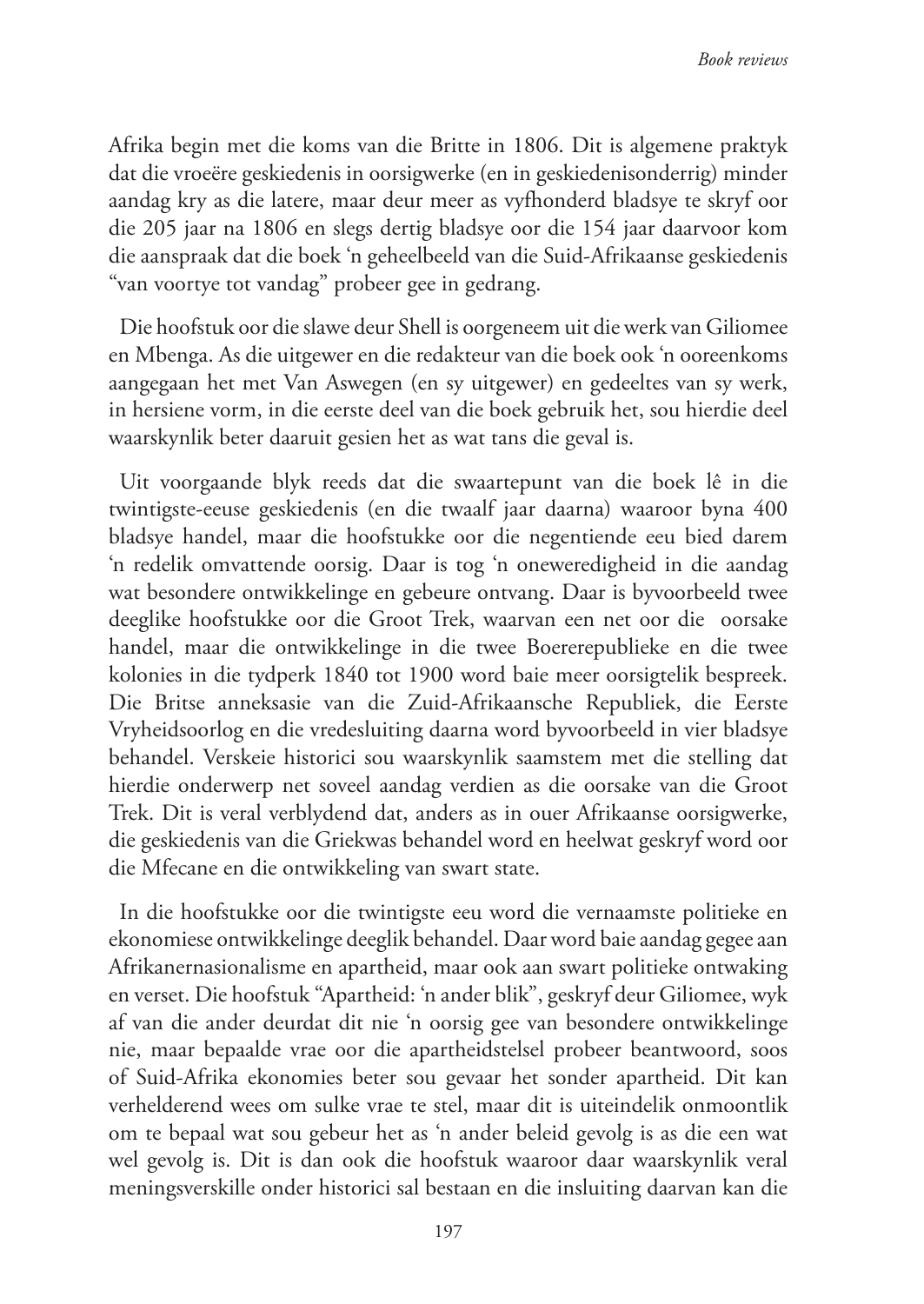indruk wek dat die boek 'n verskuilde apologie vir apartheid probeer wees. Dit sou miskien beter gewees het om die hoofstuk weg te laat en sommige van die afdelings by ander hoofstukke in te werk. Om eietydse geskiedenis te skryf, stel 'n besondere uitdaging aan die historikus, en Japie Brits en Jan-Jan Joubert moet gelukgewens word omdat hulle daarin geslaag het om die politieke en ekonomiese ontwikkelinge in die periode 1994-2011 goed saam te vat.

Dit lyk nie of enige van die skrywers uitgaan van die materialistiese beskouing, wat tans nog onder verskeie Suid-Afrikaanse historici voorkom, dat alle ontwikkelinge na ekonomiese faktore herlei kan word nie. Dit beteken egter nie dat daar nie 'n noue verband tussen ekonomiese en politieke faktore is nie. Hoewel hierdie verband wel telkens aangetoon word, beteken die skeiding van politieke en ekonomiese geskiedenis in verskillende hoofstukke dat die belangrike ontwikkelingslyne nie altyd goed na vore kom nie. Dit hang daarmeee saam dat sosiale en kulturele geskiedenis nie die aandag kry wat dit verdien nie. Die verstedelikingsproses het byvoorbeeld gelei tot ingrypende veranderinge in die lewenswyse van al die bevolkingsgroepe. Hierdie veranderinge word nie in die boek duidelik aangetoon nie. Die historikus moet uiteindelik probeer verklaar waarom die samelewing in Suid-Afrika vandag bepaalde kenmerke het en iemand wat die boek gelees het moet aan die einde beter verstaan waarom die samelewing waarin hy leef juis so daaruit sien. Wat dit betref, ontbreek daar kardinale inligting. Dit is lofwaardig dat daar 'n hoofstuk ingesluit is oor die Afrikaanse kerke, maar dit is jammer dat daar nie meer geskryf is oor die Engelse kerke en veral oor die invloed van kerk en sending op die bruin en swart bevolking nie. Die kerke het immers 'n sleutelrol gespeel in die (gedeeltelike) akkulturasie en verwestering van die inheemse inwoners. John Lambert behandel in sy hoofstuk oor die Engelstalige Suid-Afrikaners ook nie die invloed wat die Britse kultuur en leefwyse op die land gehad het nie. Die ontwikkeling van die Afrikaanse kultuur word wel in verskeie hoofstukke aangeraak, maar kom nie werklik in die boek tot sy reg nie. Aan die ander kant is die insluiting van 'n hoofstuk oor omgewingsgeskiedenis van heelwat waarde deurdat die invloed van omgewingsfaktore op die ontwikkeling van die samelewing daarin belig word. Veral in dié opsig word in hierdie boek verbeter op die vroeëre oorsigwerke, wat net so min as hierdie boek genoegsaam aandag gee aan sosiale en kulturele geskiedenis.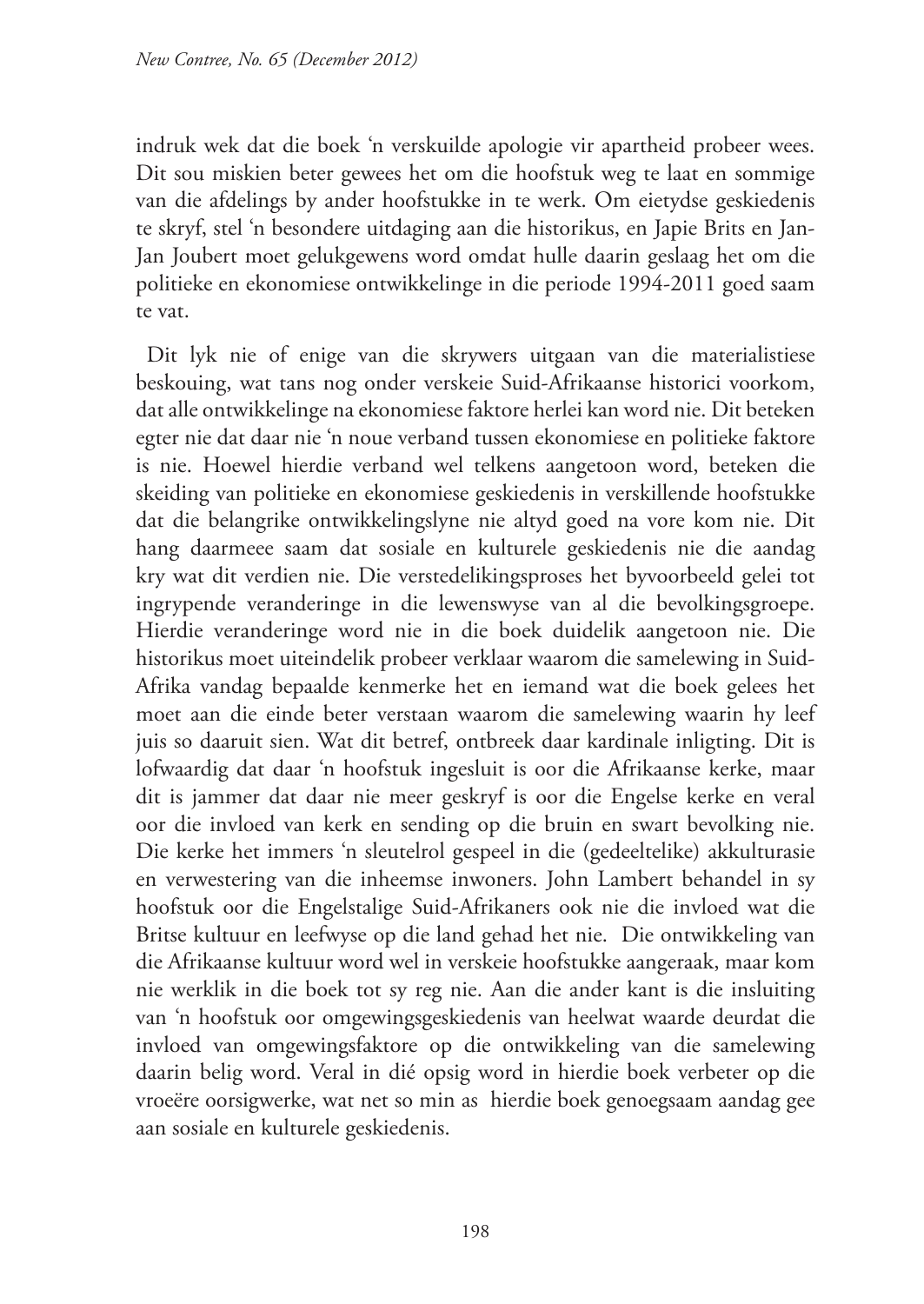In sy geheel gesien is die werk van Fransjohan Pretorius en sy medewerkers 'n belangrike toevoeging tot die oorsigwerke wat daar oor die Suid-Afrikaanse geskiedenis bestaan. As versamelwerk met hoofstukke deur verskillende skrywers vorm dit nie so 'n goed samehangende eenheid soos die resente oorsigte van Davenport en Saunders, Thompson en Ross nie. Dit is egter, met uitsondering van *The Cambridge History of South Africa* (wat ook 'n versamelwerk is), die omvattendste sintesewerk wat sedert 2000 verskyn het en beslis die omvattendste werk in Afrikaans sedert die laaste uitgawe van Muller se *500 jaar Suid-Afrikaanse geskiedenis* in 1980. Dit is ook die eerste sintesewerk om 'n oorsig van die geskiedenis tot 2011 te bied. Van die meeste oorsigwerke het daar verskeie hersiene uitgawes verskyn. As die boek gereeld deeglik hersien word en daarby gepoog word om van die ernstigste leemtes uit te skakel, kan dit nog vir baie jare 'n standaardwerk oor die Suid-Afrikaanse geskiedenis wees.

*Written culture in a colonial context: Africa and the Americas, 1500-1900*

## **(Cape Town: UCT Press, 2011, 364pp., index. ISBN: 978-1-91989- 526-0)**

### **Adrien Delmas and Nigel Penn**

Lisa Thompson *Department of Information Science University of Pretoria* lisa.thompson@up.ac.za

Attitudes to written culture can be contentious, and this book tackles the issues head-on from the foreword through to the detailed analyses by the contributors. The juxtaposition of Africa and the Americas informs the commonalities and highlights the differences very effectively. Tracing the expansion of the written word chronologically, this book addresses many different aspects and the multifaceted nature of the content makes it interesting and informative.

The importance of representation through means other than text was disregarded by the colonisers, to the detriment of many of the existing cultures. The understanding that such representation was significant serves as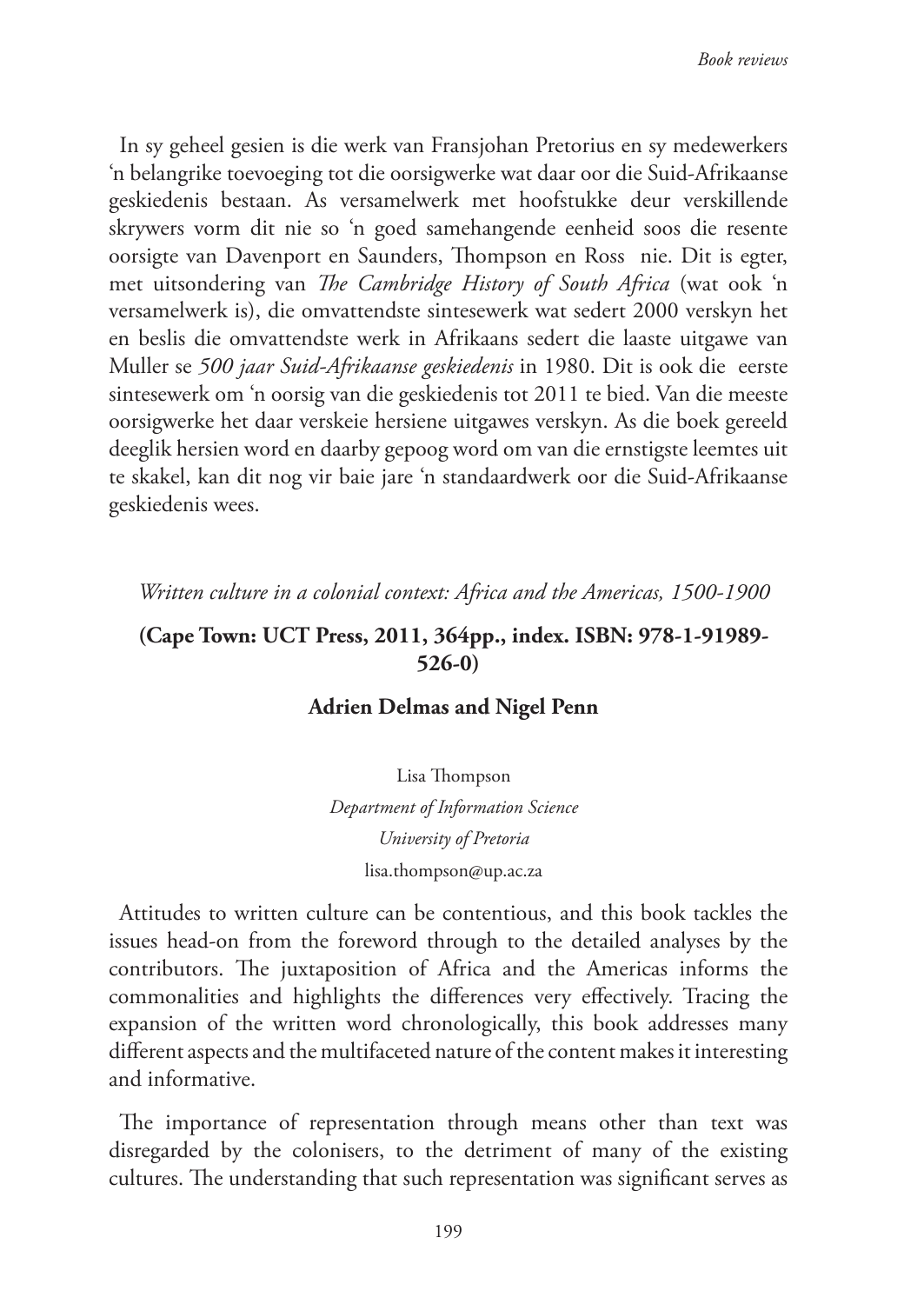the starting point of the book. The first section is insightful and informative and focuses on the issue of the nature of "literacy" and serves to remind the reader that literacy is contextual. Also, the changes in graphic representation by indigenous people in response to the exposure to other methods of creating images is addressed in an insightful manner and serves to describe the cultural changes that occurred as a consequence.

The fact that paper could convey messages from far-off lands reinforces the magical nature of written text. It served to maintain contact between people who were spread out all over the world. The recognition of the power of knowledge permeates the text. That the written word could also be used to control people is significant. This is addressed in various ways throughout the book. An instance of this is the recognition of the importance of record keeping by the VOC. The ships' captains and fleet managers were expected to keep intricate and detailed records of voyages and navigation charts. These had to be submitted to the VOC authorities and were not allowed to be shared with anyone outside the VOC as they deemed such knowledge to be of extreme importance in terms of their competitive advantage. This throws an interesting light on the philosophy and ethos of the VOC.

In general, the keeping of travel records and the manner in which such records served to contribute to globalisation is a theme that, while not unexpected in the light of the purpose of colonisation, is dealt with in an interesting and insightful way. The status of records kept by travellers has advanced and is now recognised as a literary form. The power of the written word is further spotlighted by the relationship between literacy, colonialism and missionary work. The differences in the use of text by the Catholic and Protestant missionaries as well as the impact of these differences are examined. This serves to reinforce the cultural variations that are found in religious practices that have been adopted in Africa and the Americas. The manner in which text was used for the acculturation of indigenous people is an important theme.

The importance of storing information is addressed as it serves to reinforce and preserve either an existing culture or the "new" culture that is either imposed upon or adopted by indigenous people, and to serve as a record of the changes introduced by the colonists. The in-depth knowledge of each contributor is apparent and one can get caught up in any particular chapter. At times one has to refer back to previous chapters to keep the thread, as the many and varied topics can be confusing.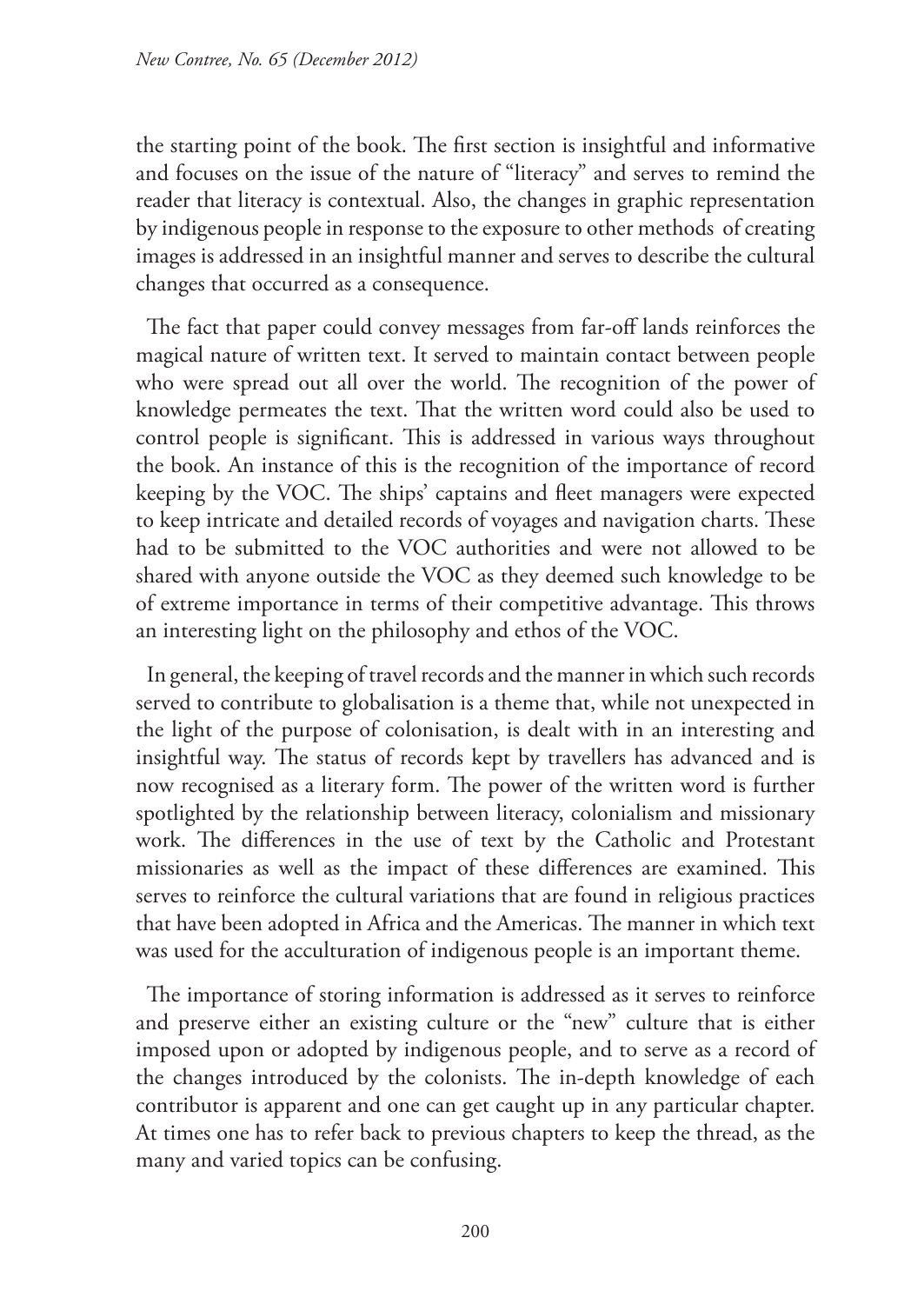Nonetheless, this is a book that one can dip into at almost any point and find something interesting or thought-provoking. The fact that the fifteen chapters are grouped thematically does assist the reader in keeping the ideas together and I would suggest that rather than reading the book from cover to cover, each section should be read and digested before proceeding. There are some instances where the reason for the grouping is not entirely clear as some of the chapters could fit equally well into a different group. This being said, it does guide the reader through the text in the way that the editors intended and creates coherence.

The final essay on Ulysses in the Spanish and Portuguese colonies requires a much greater knowledge of Greek mythology than the average reader may have. The linking of the adventures of the Greek heroes to the philosophy and approach of the Spanish colonists is tenuous although it is a very interesting take on the differences in the cultural traditions of the Portuguese and the Spanish. However, it is not obvious that it makes any major contribution to the subject overall. Perhaps this can be ascribed to the lack of classical education in general in Southern Africa, which, while not the fault of the contributor does make one question the relevance for the average reader.

The reader can identify with aspects of the history of both continents but, as a South African, the chapters on South Africa are the easiest to relate to. The ease of reading these chapters contrasts with the challenge of reading others where the subject matter may be less familiar. Nonetheless, it is a challenge that is worthwhile as it is both rewarding and enriching.

As the subject matter of the book reaches far beyond the boundaries of writing and colonial history, I would not hesitate to recommend it to anyone interested in communication and culture in general.